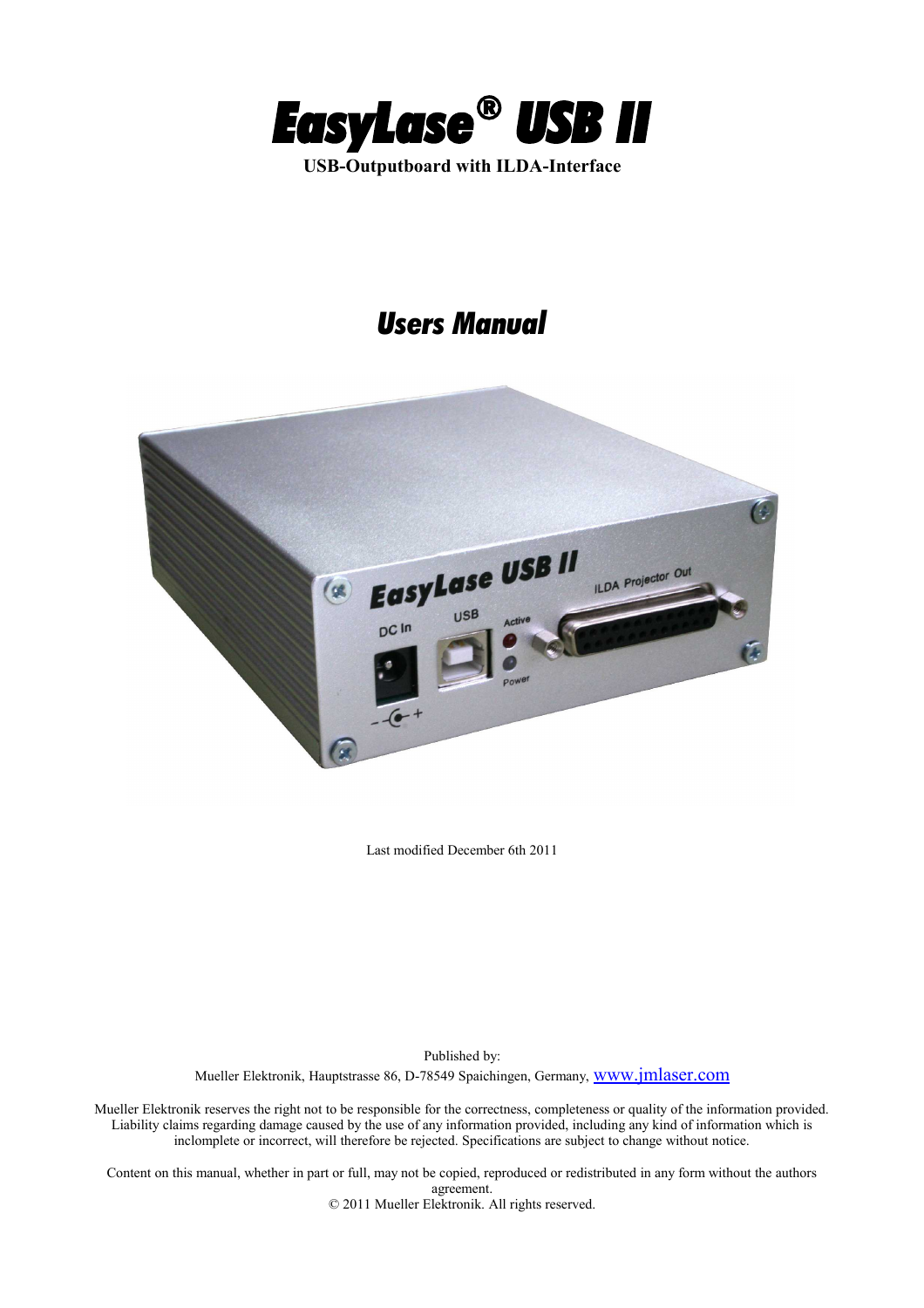# **Contents**

| 1            | <b>Description</b>                            | Page 3    |
|--------------|-----------------------------------------------|-----------|
| 1.1          | Features                                      |           |
| 1.2          | Differences to old EasyLase USB               |           |
| 2            | <b>Starting up</b>                            | Page 4    |
| 2.1          | Handling instructions boardversion (OEM)      |           |
| 2.2          | <b>Using USB-Hubs</b>                         |           |
| 2.3          | Operation in standy- or powerdown mode        |           |
| 2.4          | Step-by-step driver installation              | Pages 5-8 |
| 2.5          | Use new DLL with older software               | Page 9    |
| $\mathbf{3}$ | <b>Signal connectors</b>                      | Page 10   |
| 3.1          | Connecting Scanner- and Colorsignals          |           |
| 3.2          | <b>TTL-Outputs</b>                            | Page 12   |
| 3.3          | DMX-Signals                                   |           |
| 3.4          | <b>Status LEDs</b>                            | Page 13   |
| 3.5          | Boardlayout and dimensions                    |           |
| 4            | <b>Problems</b>                               | Page 14   |
| 4.1          | Driver malfunction                            |           |
| 4.2          | Laseroutput is half size only                 |           |
| 4.3          | No function when running shows of tware       |           |
| 4.4          | Software or hardware crashes during operation |           |
| 4.5          | Output starts flickering                      |           |
| 5            | <b>Updating Firmware of EasyLase II</b>       | Page 16   |
| 6            | <b>DMX-connector panel addon</b>              | Page 17   |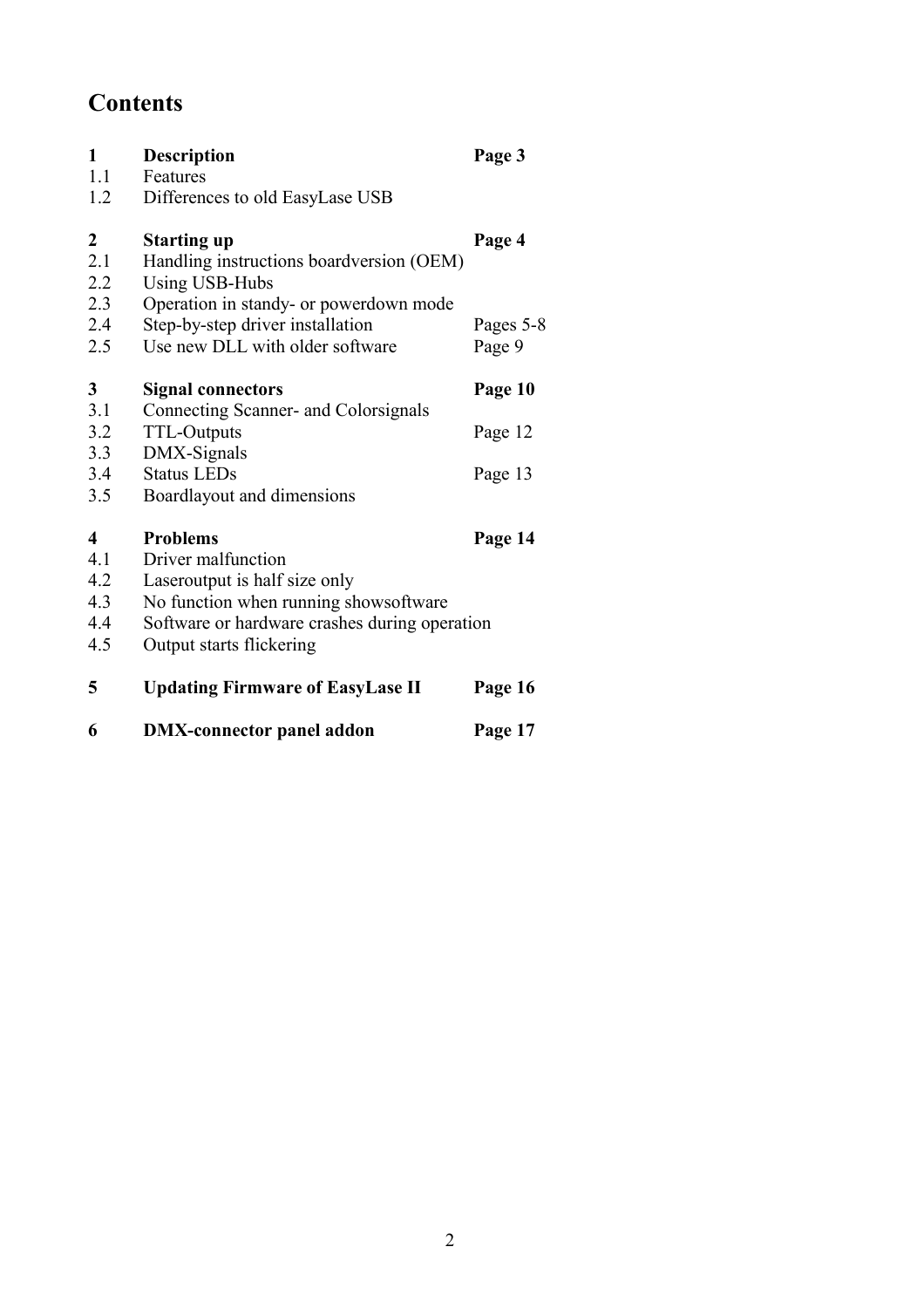# **1 Description**

The Lasershow-outputboard EasyLaseUSB II allows the control of ILDA-compatible lasershowprojectors over USB by using different Showsoftware.

There is no need for installing cards into PC-slots and Notebooks can be used to playback lasershows.

A driver-DLL with open documented API allows to use the board with self-written showsoftware. All output signals for the laserprojector are symmetrical and are located at an ILDA-standard connector.

# **1.1 Features**

- USB full speed Interface (12MBits/Sec.)
- 1..5 Mbytes/Sec. maximum Datatransfer
- High Performance 32Bit RISC-Microcontroller for fast dataprocessing
- X/Y-outputs 12 Bits resolution, 16 millions framecoordinates totally
- Coloroutputs RGB, Intensity and 2 additional channels, 12 Bit each
- active controlled shutter output
- Outputspeed up to 110000 points per second (pps) in 3+1 colour mode.
- Additional 8 Bit TTL-compatible digital output
- ◆ Power over USB or external 9-24V DC powersupply (500mA)
- ILDA-standard connector
- X/Y-outputs symmetrical, Colour outputs single ended
- Error-tolerant dataprotocol
- 'Plug ´n play' driver for all Windows operating systems from XP, 64Bit also
- User API for driver DLL compatible with previous EasyLase.dll
- Supports 512 DMX-channels input and output
- DMX output at ILDA-connector
- DMX-input and output available at additional connector panel (optional)
- Isolated DMX signals available (optional)
- Firmwareupdate over USB
- MicroSD card slot mounted for future showplayer options
- Supported by Dynamics, Laser Design Studio, LSX, Mamba and HE-Laserscan Software

# **1.2 Differences to old EasyLase USB**

|                             | <b>EasyLase USB II</b> | EasyLase USB (old)                |
|-----------------------------|------------------------|-----------------------------------|
| Used Microprocessor         | 32 Bit, 48MHz          | 16 Bit, 24MHz                     |
| Output speed max.           | 110000 pps             | $65000$ pps                       |
| Number of colour channels   | 6 or 5+Intensity       | 3+Intensity                       |
| Resolution colour channels  | 12 Bit                 | 8 Bit                             |
| Signals X/Y                 | symmetrical $+/-5V$    | "floating" differencial 10V max.  |
| Signals colours             | single ended $0-5.2V$  | "floating" differencial 5.2V max. |
| Shutter signal              | active controlled      | fixed to $+5V$                    |
| Output jitter               | not visible            | strong $>45Kpps$                  |
| DMX-out at ILDA-connector   | Yes                    | N <sub>0</sub>                    |
| DMX signal drivers on board | Yes                    | No                                |
| Output data protocol        | streaming              | frame by frame                    |
| Power over USB              | Ja                     | N <sub>0</sub>                    |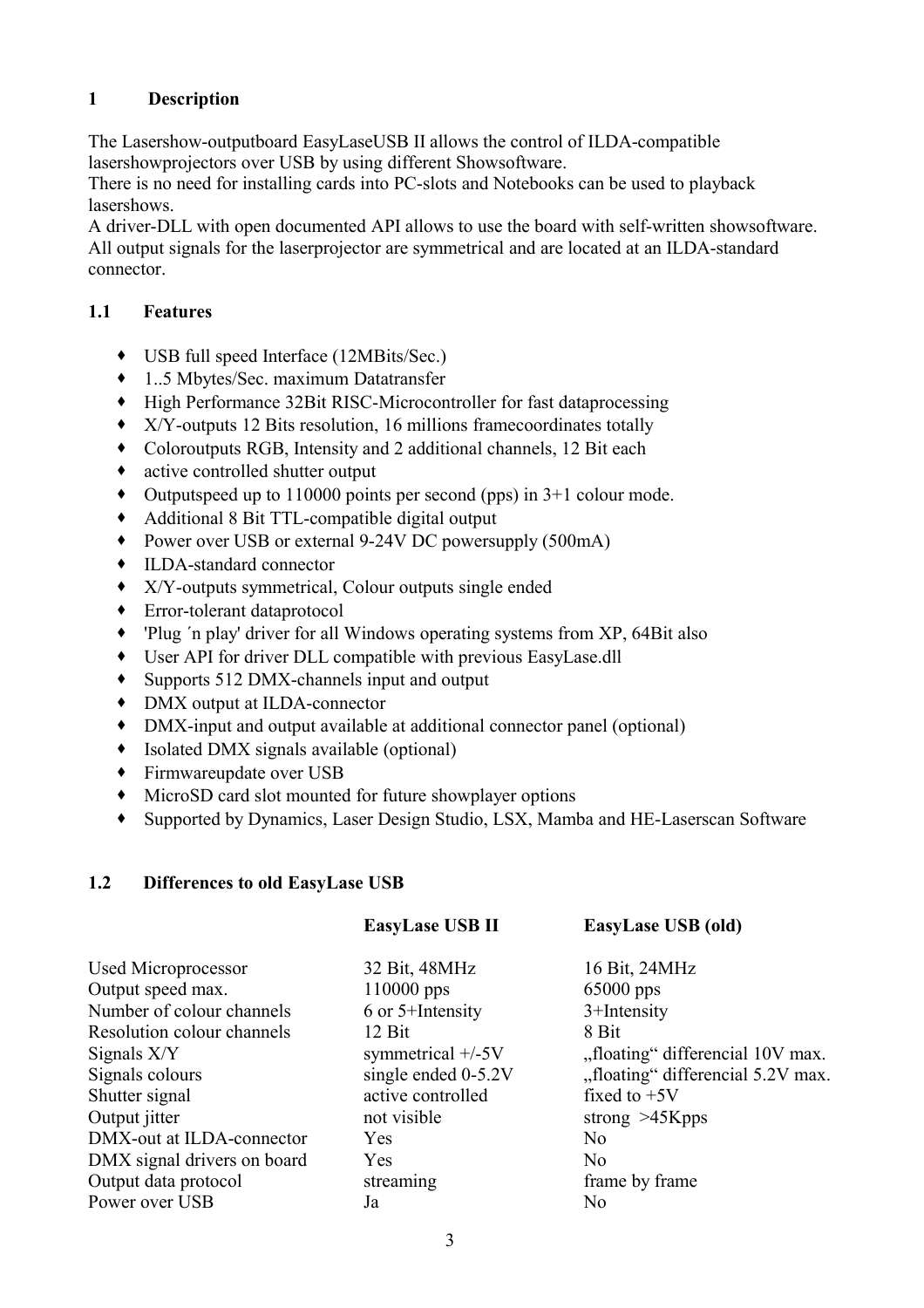# **2 Starting up**

If EasyLase USB II is powered using an external powersupply, use regulated DC powersupply only. The device works with voltages from 8V to 24 V.

It is recommended to use powersupplies which are well immunized against power line transients or to use power plugs with integrated EMI-filters.

For enhanced reliability during operation, the use of a high-quality USB2.0-cable (double shielded with integrated EMI-filters) is suggested

Lowquality-cables can cause malfunction of hardware and software.

Each device comes with a CD-ROM, containing documentation, drivers and test software.

## **2.1 Handling instructions Boardversion (OEM-Version)**

When the device is used as open board version (OEM), it should be taken into account, that the device is sensitive object. Static discharge and other external influence can damage electronic components on the board.

The device can also be damaged by applying external voltage to signal pins, by wrong connections and other kind of manipulation. Watch for correct connection of signals and careful handling.

**The manufacturer excludes liability in case of damages as result of unproper handling, wrong signal connection and unspecified working conditions, unless it is verifiable that damage existed when the product left factory.**

**Also any liability claims regarding damage caused by the use of this product will be rejected.** 

# **2.2 Using USB-Hubs**

Current consumption of EasyLase II is between 250 and 400mA.

If the device is operated at external USB-hubs, active (self-powered) hubs must be used to supply the necessary operating power or an external powersupply must be connected to EasyLase II.

#### **2.3 Operation at PCs or Notebooks in standby- or powerdown-mode**

An EasyLase II device connected to an inactive PC or notebook (sleepmode, standbymode or powerdown mode) does not stop power consumption.

Laseroutput (ILDA-connector) will be shut down.

DMX signals will not stop as long as EasyLase II will be connected to power (external powersupply or USB). DMX will send last data received from the application software. If the software has sent STOP to EasyLase II before shutting down, zero data will be sent via DMX, but DMX signal protocol will not be interrupted.

This will prevent devices connected to DMX from starting an initializing procedure or react on loss of DMX signal in any way.

**Important:** Easylase II devices connected to a PC or Notebook in shutdown mode will not stop using power. Even if power will be reduced, energy will be taken from the battery of notebooks. If the notebook runs on battery and is not used, disconnect the USB cable to the device. Disconnecting is not necessary if there is an active hub between Notebook and EasyLase II or if EasyLase II gets power from an active external powersupply.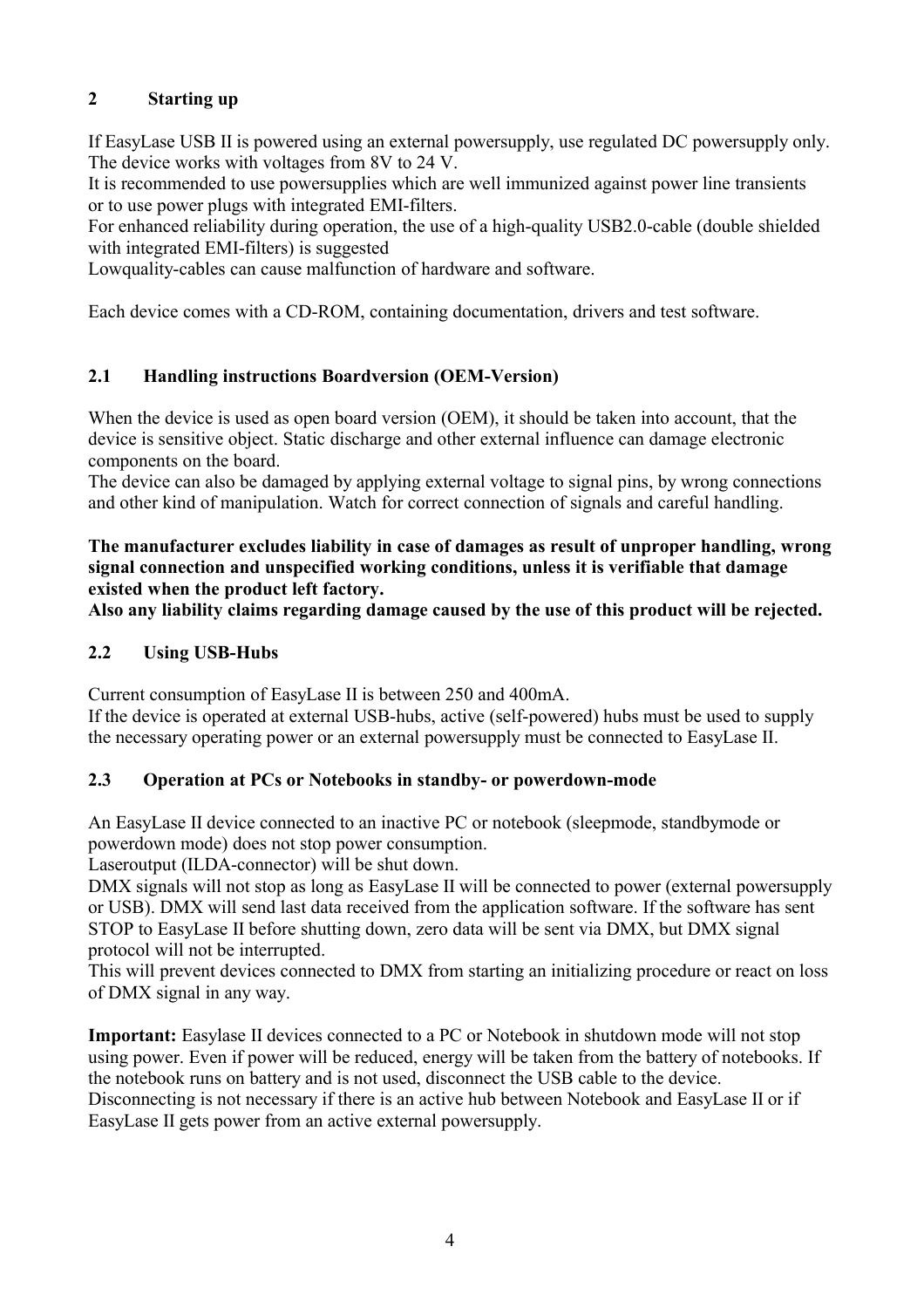# **2.2 Step-by-step driver installation**

# **Important!**

Each device, which is connected to the USB-port of the PC for the first time, needs a driver installation. Also an installation will be necessary, when the USB-port for connecting the device will be changed (depends on operating system).

Using multiple devices, it is recommended to use the same port for the same device all times to avoid driver reload.

When installing the first device, it is necessary to locate the driver files on the data media (disk, CD-ROM). When installing additional devices, the option 'automatic installation' of the driver installation wizard can be selected.

The driver can be installed directly from CD, but it is suggested to locate the driver files in a directory of the harddisk.

Copy the file 'EasyLase.dll' into the directory, where the executable file of showsoftware is located. If you want to remove the device drivers, deinstallation has to be done in the systemmanager.

Connect the device to the USB-port. When using external powersupply, switch it on.

The green LED 'Power' and the red LED 'Active' must be lighted.

Wait until the following message appears.

Do not disconnect the device and do not close/cancel any messages of your PC.

Windows will recognize the device after a few seconds and will open the installation dialog:



If you are asked to search the Internet for drivers, select 'no'!

if you install your first EasyLase USB II, do not use the automatic installation option.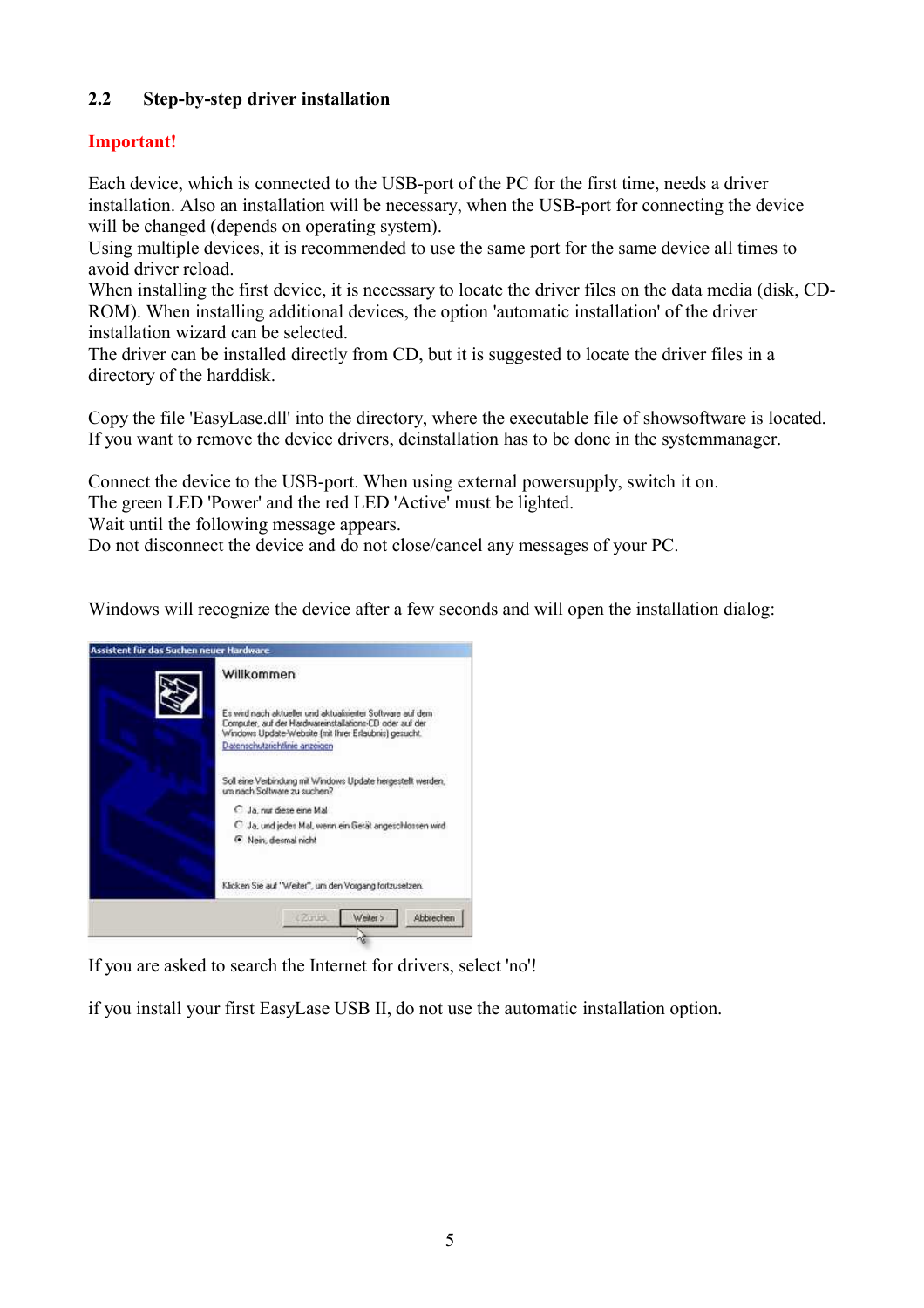

#### and then continue



If you have already installed an EasyLase USB II on this PC, you can select automatic installation. The following step will be skipped then.

Now choose the drive and directory, where the driver files are located



If you want to install from the CD, choose



Windows will search the driver and install it.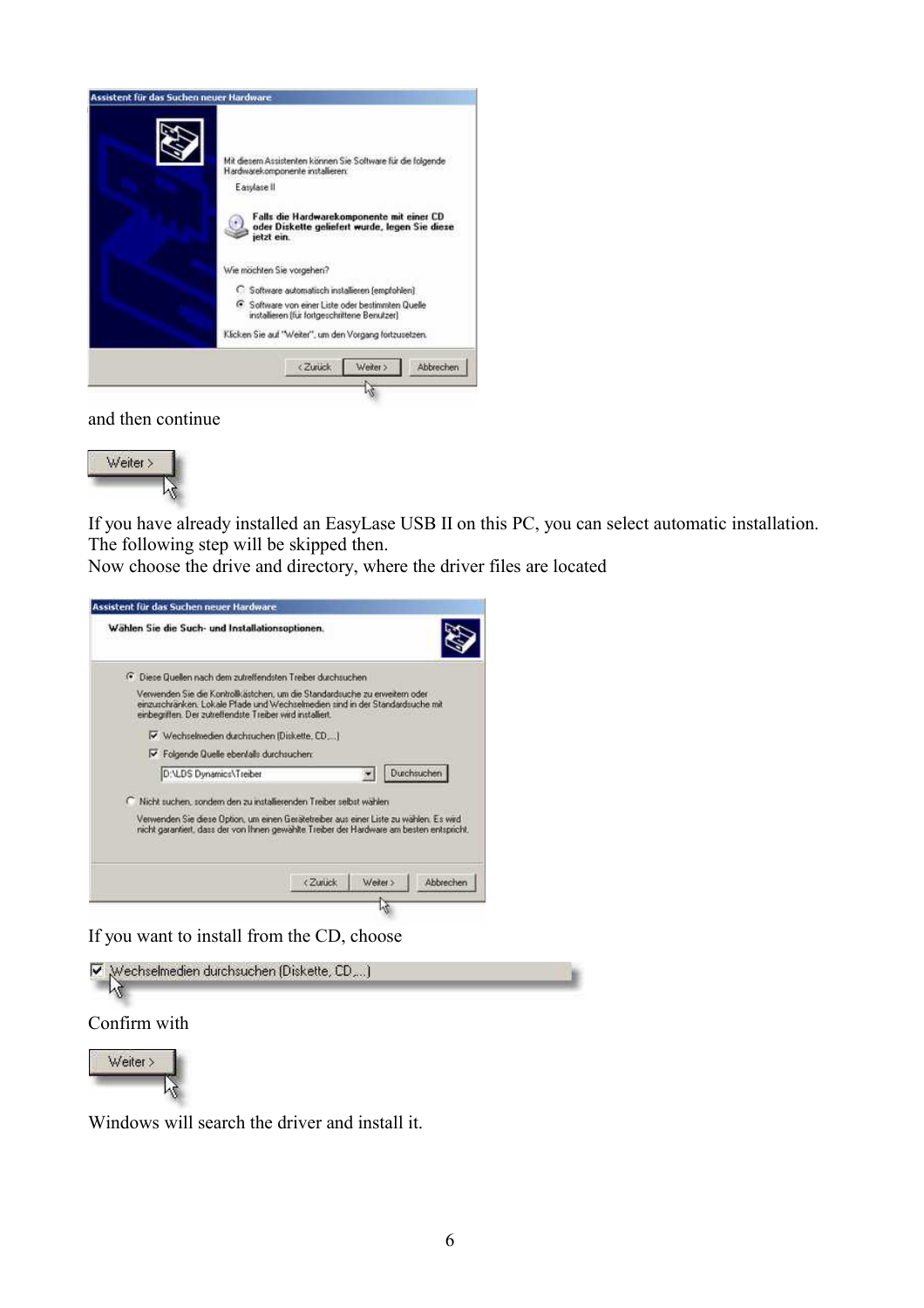

After installation is complete successful, confirm with finish

| Assistent für das Suchen neuer Hardware | Fertigstellen des Assistenten                                            |
|-----------------------------------------|--------------------------------------------------------------------------|
|                                         | Die Software für die folgende Hardware wurde installiert:<br>Easylase II |
|                                         | Klicken Sie auf "Fertig stellen", um den Vorgang abzuschließen.          |
|                                         | <zurück<br>Fertig stellen<br/>Abbrechen</zurück<br>                      |

切

Now the device should be listed in the hardware manager as USB Laser Device: By clicking the right mouse button to the entry 'EasyLase II' and then click on 'properties', the device information will be displayed. Here you can see the version information.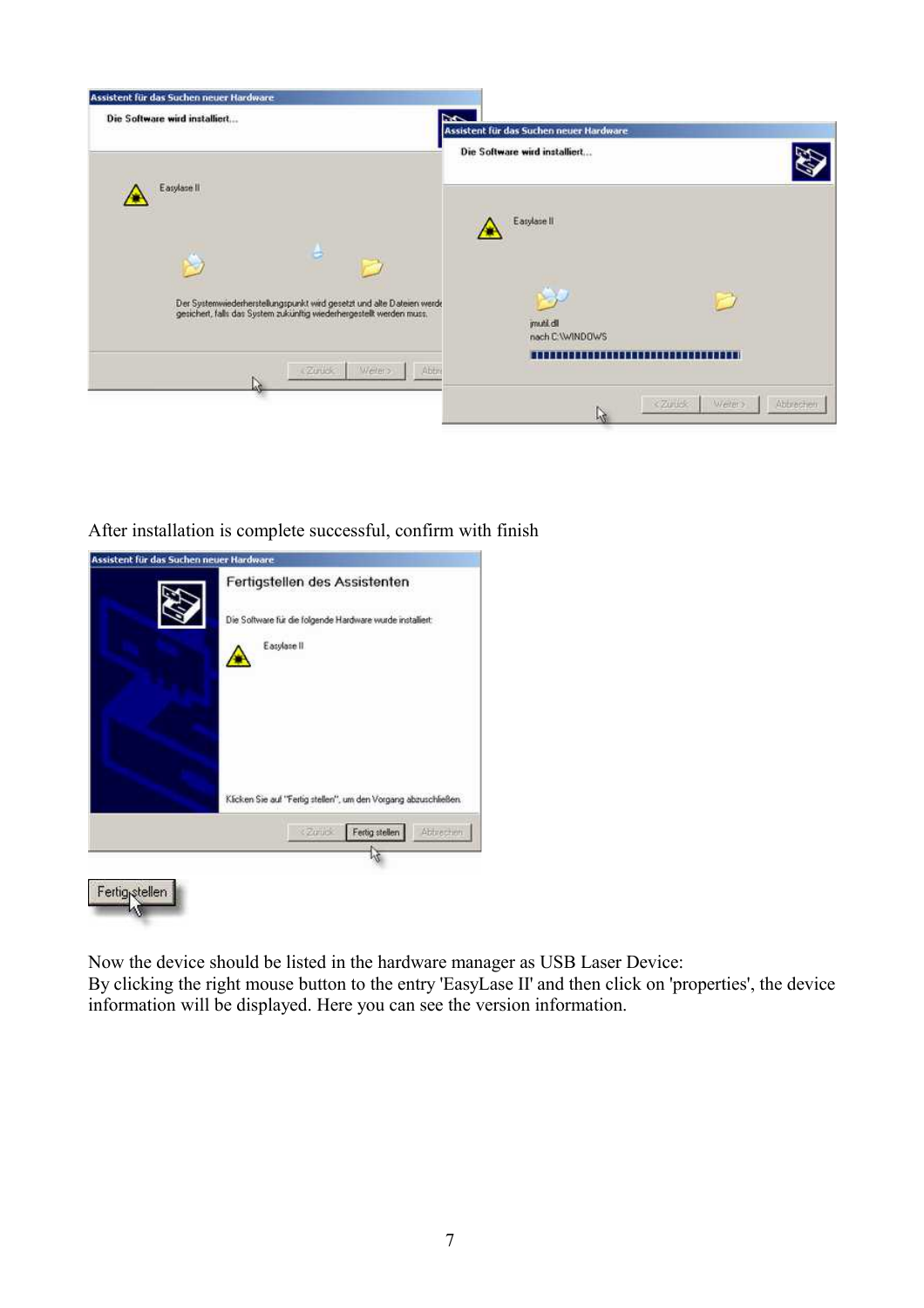

Also you can do a firmware update here, if necessary.

If there will be an error message during opening Device Settings, this could have 2 possible reasons: 1. Another application takes access to the card. Please close all other applications.

2. After updated the driver, the files "Jmutil.dll" or "Jmutil64.dll" in the system directory of Windows should be replaced by new ones manually.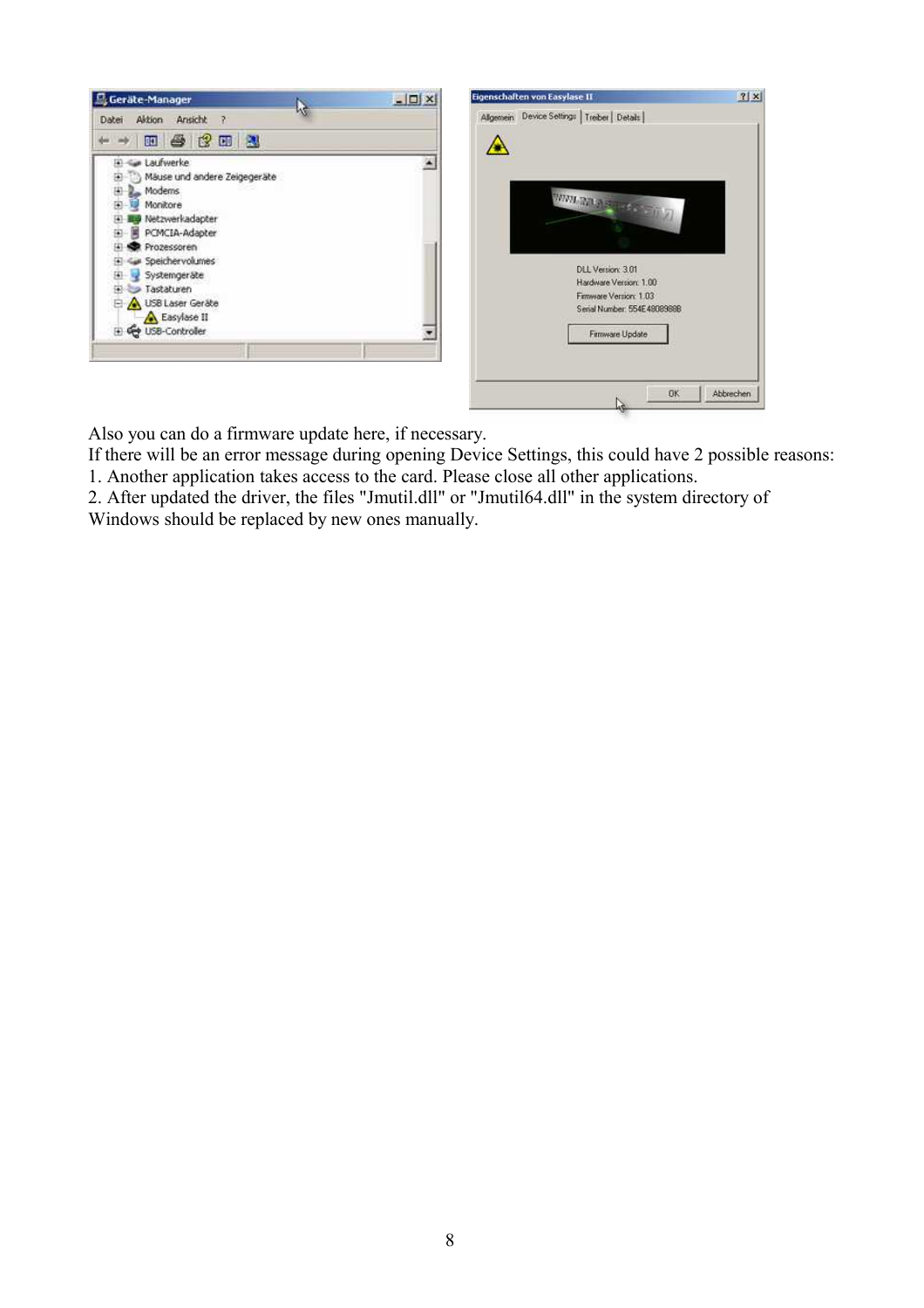## **2.3 Use new DLL with older software**

The DLL 'Jmlaser.dll' which acts a bridge between your application software and the hardware driver, was designed to be compatible with older software.

If you use a software which uses the old 'EasyLase.dll', the use of the new dll normally would not be possible.

But the new Jmlaser.dll contains all functions to control also older devices.

The new DLL contains all functions (calls) of

•EasyLase USB old version

- •NetLase
- •EasyLase USB II

•EasyLase USB LC

•Phoenix Live Interface

If you use a software which uses the old EasyLase device, just rename the new DLL Jmlaser.dll to 'Easylase.dll' and replace the old file 'Easylase.dll' with this file.

Your software now will support the old EasyLase hardware as well as the new EasyLase II. (and also all other devices listed above).

#### **Note:**

If your software does not work with a specific product, the reason can be that the manufacturer of this software excludes the use of a specific hardware.

The new DLL contains various license functions.

For example, the software 'LDS Nano' will not accept any other hardware except 'EasyLase LC'.

#### **Special Note for Software Mamba:**

Mamba does not need a specific name of the DLL.

So you can use the file 'Jmlaser.mld' coming with the CD of EasyLase II (or rename 'Jmlaser.dll' to 'Jmlaser.mld').

Note that all older device-DLLs, like 'EasyLase.mld' or 'NetLase.mld' have to be removed from the Mamba directory. Otherwise a collision between new and old device-dlls will happen.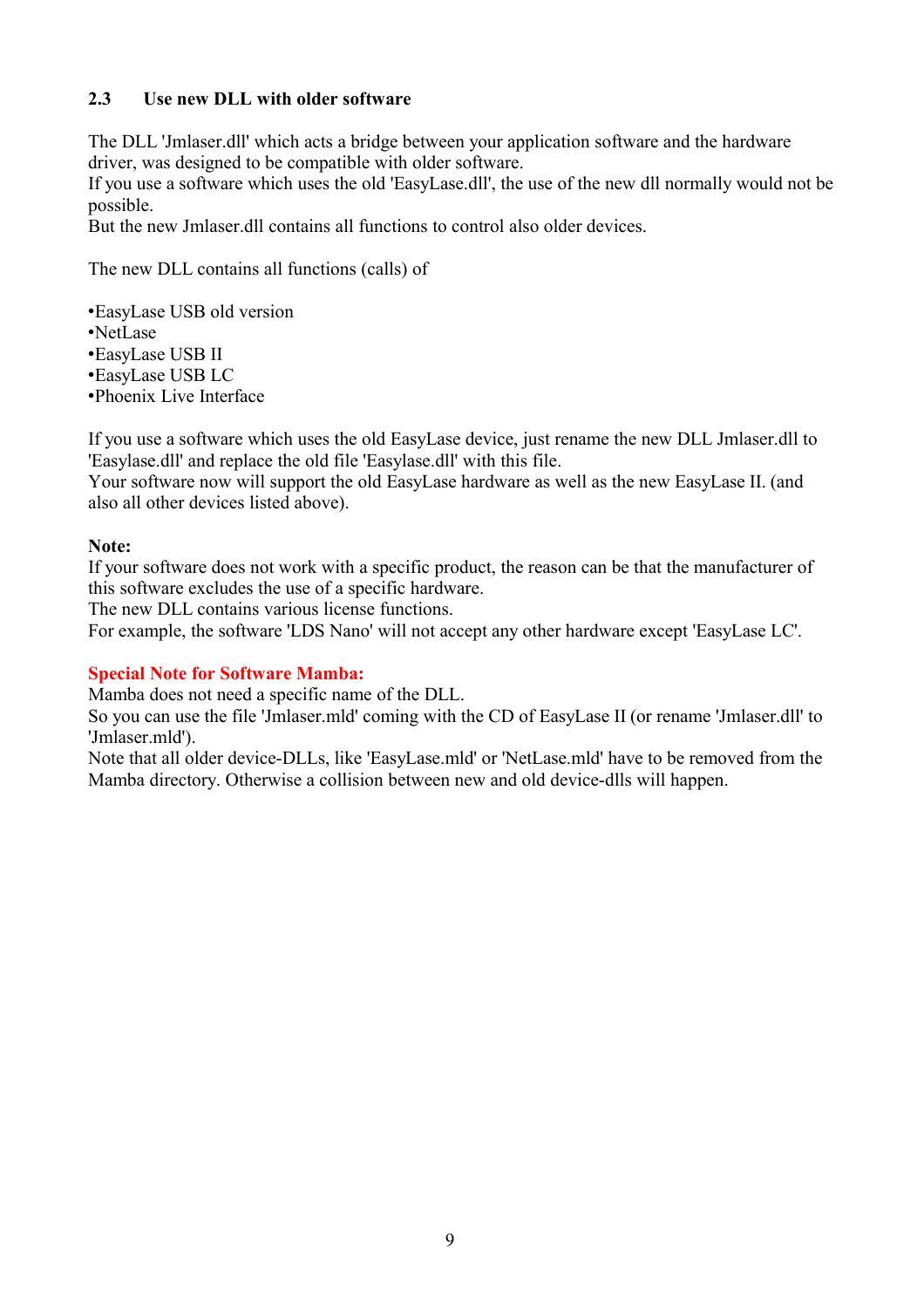## **3 Signal connectors (see Fig.1)**

#### **3.1 Connecting Scanner- and Colorsignals**

All signals are located at anILDA-standardconnector. This can be a 25pin D-Sub-connector (female) or a 26pin IDC-connector, when the device should be mounted in a projector directly. The IDC-connector allows to connect a separate D-Sub connector by using a flat cable. All pins are routet 1:1, except pin 26, which has no function. Note the different pinnumbers of the connectors. The wirenumber of a flatcable, starting with 1 at pin 1 corresponds to the pinnumber of the DSUB connector (see table below).

Signals for X, Y and up to  $5$  colours + intensity are available. Colour output 6 is internally connected to output intensity.

All colour outputs are single ended signals, referred to GND. The maximum signal level is 5.2V (measured against GND). Outputs  $X/Y$  are symmetrical, using a maximum voltage level of  $\pm/5V$  per output pin. This gives a total maximum output voltage of  $+/10V$  between the signal pairs  $(+)$  and  $(-)$ .

#### **Important! Never let one half of the signal pair unconnected.**

If one part of the signal pair  $(+)$  and  $(-)$  is used only, maximum deflection angle of the scanner or laser projector will be the half value only. Same happens if one of the signals will be connected to GND.

#### **Always connect the GND-pin (Pin 25 of the DSUB-connector) to your laser projector.**

#### **Question: Why are the signals of the new device different to the ones of the old EasyLase?**

**Answer:** The floating signals of the old Easylase allowed higher flexibility in use but created many misunderstandings and problems with the users.

The new signal specification is easier to use, even with laser projectors which don't have a full wired ILDA-connector.

| $DSUB-25(ISP)$ | <b>IDC26Name</b> | <b>Function</b> |                                                 |
|----------------|------------------|-----------------|-------------------------------------------------|
|                |                  | $X^+$           | Scanner output $X^+$                            |
| $\overline{2}$ | 3                | $Y_{+}$         | Scanner output Y+                               |
| 3              | 5                | Intensity $+$   | Intensity+                                      |
| 4              | 7                | Interlock A     | Internally connected to Interlock B             |
| 5              | 9                | $R +$           | Colour output Red                               |
| 6              | 11               | $G +$           | Colour output Green                             |
|                | 13               | $B +$           | Colour output Blue                              |
| 8              | 15               | $DB +$          | Colour output Dark Blue                         |
| 9              | 17               | $Y +$           | Colour output Yellow                            |
| 10             | 19               |                 | Intensity+/C+ Colour output Cyan or Intensity * |
| 11             | 21               | $DMX Out +$     | DMX-output plus                                 |
| 12             | 23               | n.c.            | Not connected                                   |
| 13             | 25               | Shutter         | Shutter output $0 - 5V$ **                      |
| 14             | 2                | $X-$            | Scanner output $X -$                            |
| 15             | 4                | Y-              | Scanner output $Y -$                            |
| 16             | 6                | <b>GND</b>      | <b>GND</b> for Intensity                        |
| 17             | 8                | Interlock B     | Internally connected to Interlock A             |
| 18             | 10               | <b>GND</b>      | GND for colour output Red                       |
| 19             | 12               | <b>GND</b>      | GND for colour output Green                     |
| 20             | 14               | <b>GND</b>      | GND for colour output Blue                      |
|                |                  |                 |                                                 |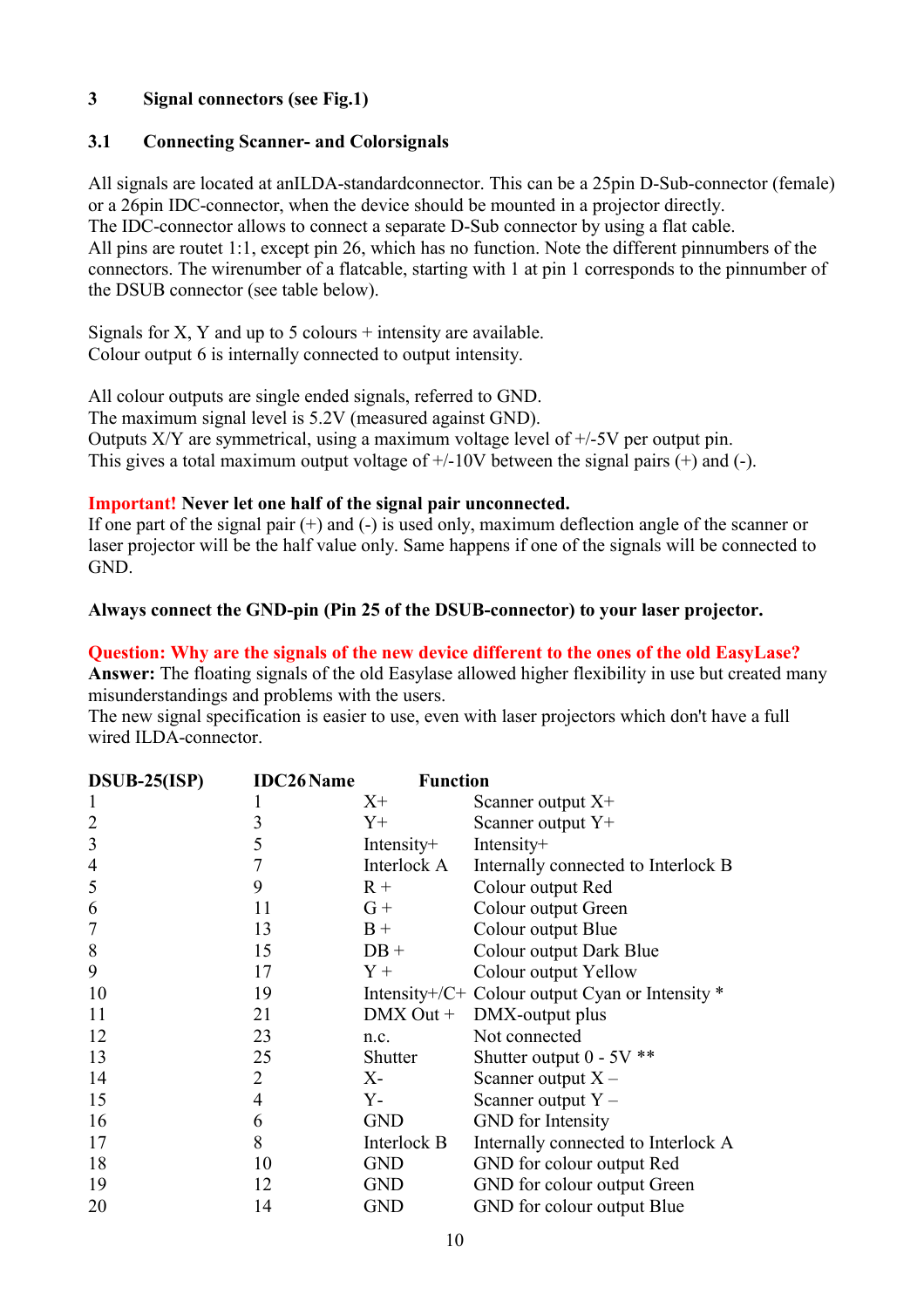| 21     | 16 | <b>GND</b> | GND for colour output Dark Blue |
|--------|----|------------|---------------------------------|
| 22     | 18 | <b>GND</b> | GND for colour output Yellow    |
| 23     | 20 | <b>GND</b> | GND for colour output Cyan      |
| 24     | 22 | DMX Out -  | DMX-output minus                |
| 25     | 24 | Ground     | Device ground 0V                |
| Shield |    | Shield     | resistor (1M) against GND       |

\* Signals Intensity and Colour Cyan are connected on board. The software must decide, if 5 colours plus an intensity channel or 6 colours are used.

Note: When using 5 colours + intensity, the 6th colour signal (Cyan) must be ignored. When using 6 colours without intensity, the signal at the Intensity pin must be ignored.

\*\* Caution: Shutter output maximum load current is 20mA!

#### Fig. 1 signal connections

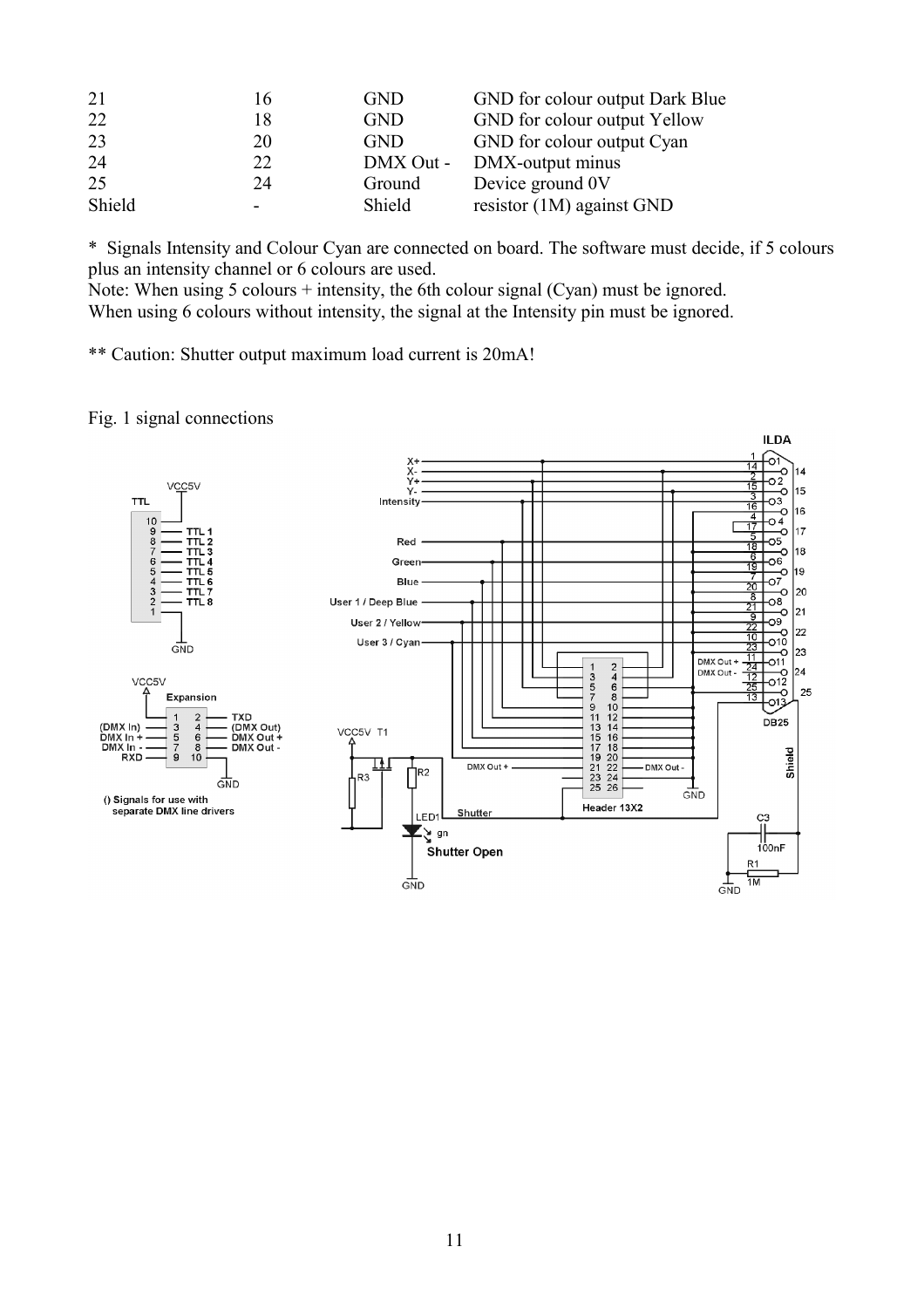# **3.2 TTL-Outputs**

Also on the board, 8 TTL-compatible digital outputs are located at a 10pin single-row header.

**Important**: The TTL-outputs are not short circuit protected.

Never apply any voltage to these pins and avoid electrostatic discharge when touching or connecting the pins. Otherwise, the board can be damaged.

Also do not use more than 50mA of current at the 5V supply pin.

#### **Pins**

|                | <b>GND</b> | Device ground                 |
|----------------|------------|-------------------------------|
| 2              | Data 1     | TTL-Bit 1 (LSB)               |
| 3              | Data 2     | TTL-Bit 2                     |
| $\overline{4}$ | Data 3     | TTL-Bit 3                     |
| 5              | Data 4     | TTL-Bit 4                     |
| 6              | Data 5     | TTL-Bit 5                     |
| -7             | Data 6     | TTL-Bit 6                     |
| 8              | Data 7     | TTL-Bit 7                     |
| 9              | Data 8     | TTL-Bit 8 (MSB)               |
| 10             | <b>VCC</b> | Internal supply voltage $+5V$ |
|                |            |                               |

When using the signals to connect external devices, it is recommended to use additional TTLdrivers (74HCT241 or 74HCT244) or optocouplers to protect the circuit.

#### **Note:**

**The TTL signals are not wired to the external connector (9 pin DSUB) of the boxed device!**

## **3.3 DMX-Signals**

The DMX signals are located at a 10pin expansion connector.

#### **The line drivers for DMX are already located on board!**

Normally, the signals 'In+', 'In-', 'Out+' and 'Out-' will be used for DMX.

In special cases, for example if an isolated DMX-adaptor (option) is used, an additional circuit is necessary. In this case, the signals in brackets () will be used. These signals use TTL-level and cannot be used to drive DMX-cables directly!

To avoid collision between exernal and internal line drivers, a bridge is located on board. This is a resistor with 0 Ohms (marked red in boardlayout Fig. 2).

#### **When using external, active DMX circuits, like the isolated option, this bridge has to be removed!**

#### **Pins**

|                | VCC             | internal supply voltage $+5V$                        |
|----------------|-----------------|------------------------------------------------------|
| 2              | TXD             | not used                                             |
| 3              | (DMX In)        | DMX-In from external line driver circuit (TTL-level) |
| $\overline{4}$ | (DMX Out)       | DMX-Out to external line driver circuit (TTL-level)  |
| $\overline{5}$ | $DMX$ In+       | <b>DMX-input plus</b>                                |
| 6              | DMX Out+        | <b>DMX-output plus</b>                               |
| 7              | <b>DMX</b> In-  | <b>DMX-input minus</b>                               |
| 8              | <b>DMX Out-</b> | <b>DMX-output minus</b>                              |
| 9              | <b>RXD</b>      | not used                                             |
| -10            | GND             | device ground                                        |
|                |                 |                                                      |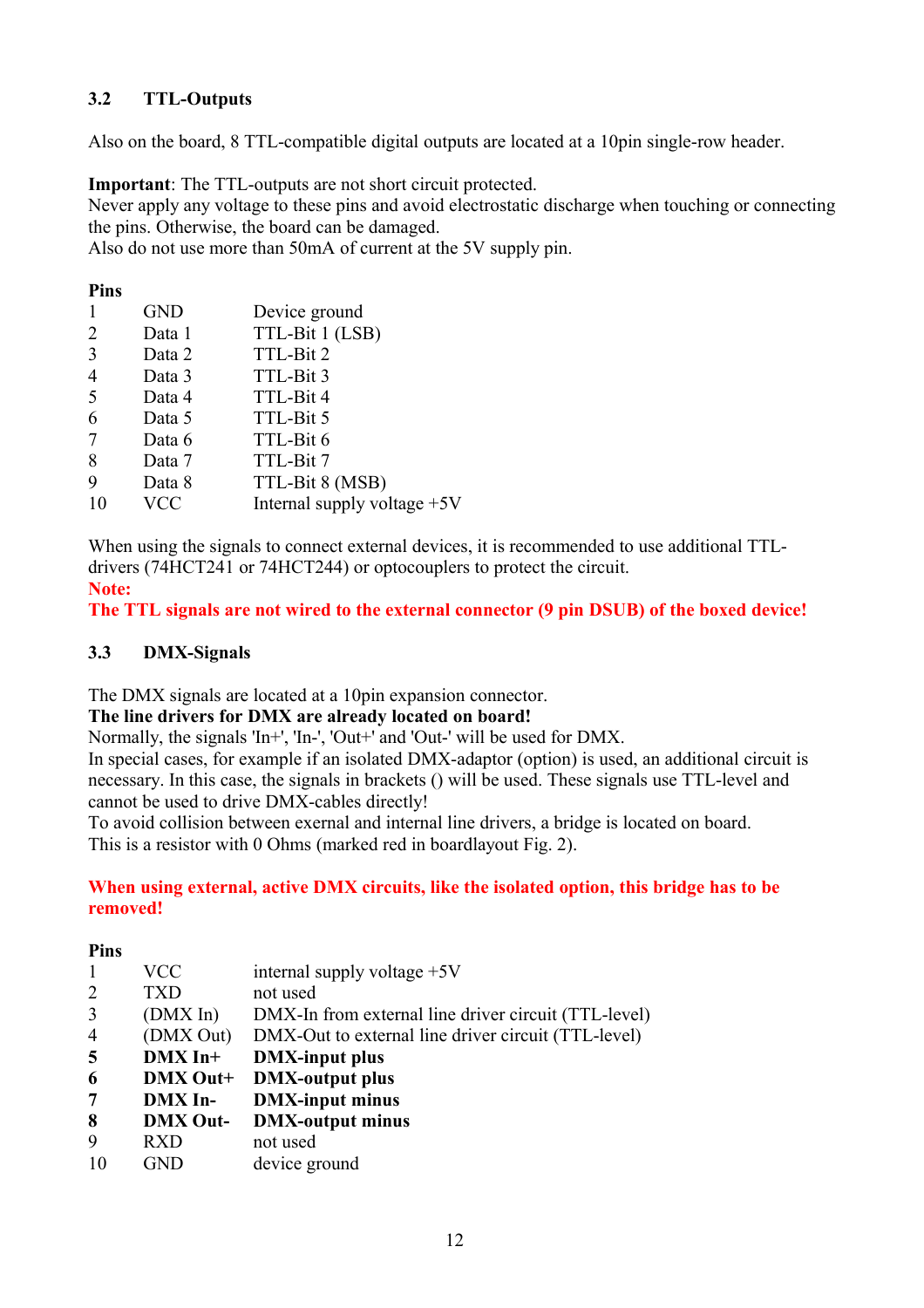# **3.4 Status-LEDs**

Function of LEDs at the front side:

LED Power shows that the device is powered on.

LED **Active** shows that lasershow output is running (shutter signal = On).

#### -99,0- $4,0$ 91, O à 18, Cent  $>10, 9$ 31,0 10,5 15,5 **ILDA** USB **PWR**  $\overline{14}$  $\overline{25}$ Pouer ö  $000$  $000$  $000$  $O<sub>D</sub>$  $\circ$  $\vec{\infty}$ ...... 00000 C) 13 **SHTR** tude П Г Г Ξo 도<u>모</u> m  $\mathfrak{m}$ C) be h. ட Е ⊒ п Е  $\overline{\phantom{a}}$ Ш ш استقطات المراز GND 303  $\circ$   $\circ$ т Ī 료 ö  $-95,0$ m n n 63.0 JPL H  $\frac{2}{3}$ П ПO ΕD سالسا Г Ē d) п h.  $2\sqrt{5}$ П П l III ПП ÌЩ أطألط نعتف وي<br>أما Expansion TTL Out  $(00000)$  $\frac{4}{1}$  $b_{10}$ 1  $rac{1}{10}$ <br>M<sub>3</sub>+ **HEEFEES**<br>HEEFEEE 20, t Bridge (0 Ohm)

# **3.5 Boardlayout and Dimensions (Fig.2)**

All dimensions in millimeters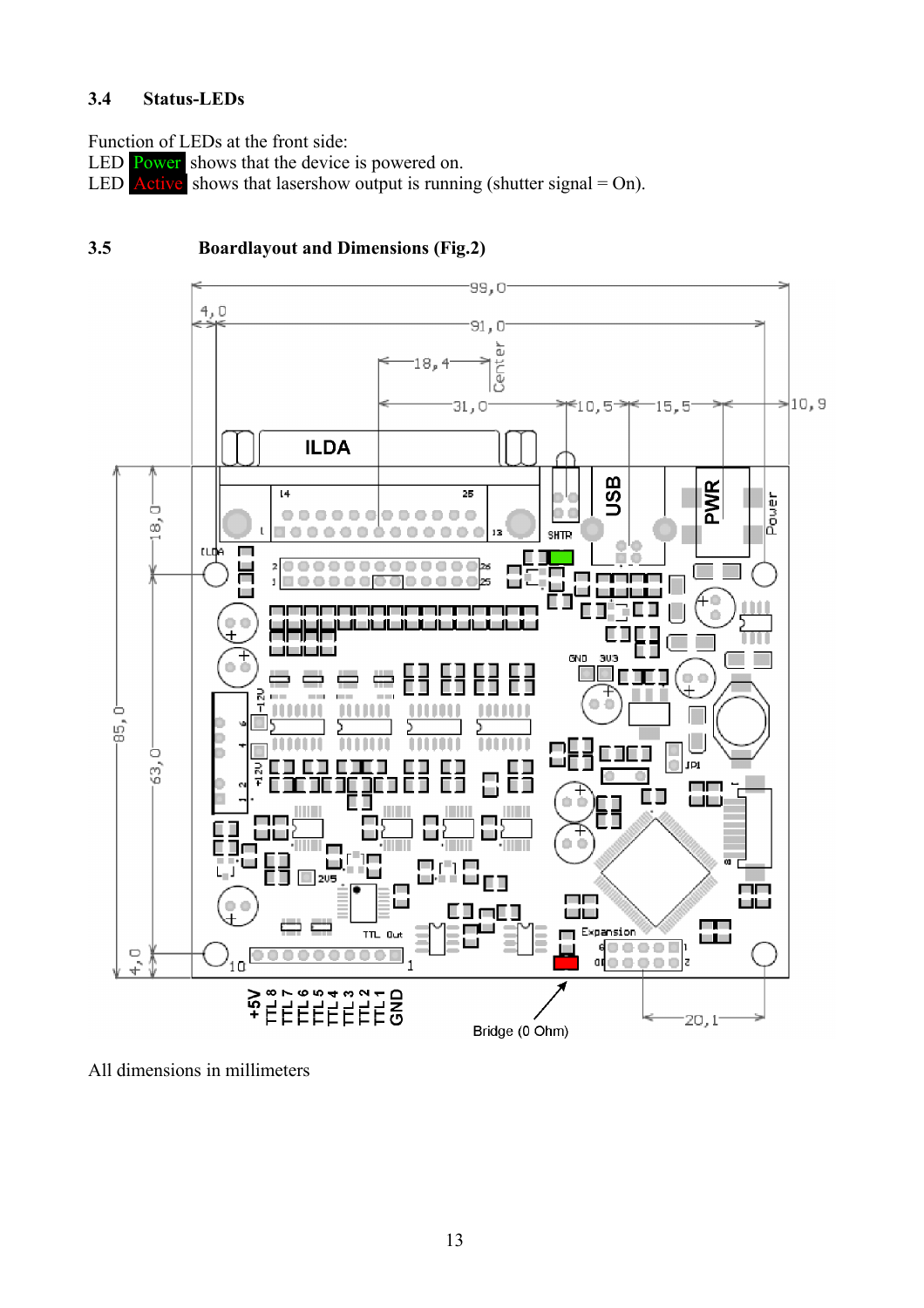# **4 Problems**

# **4.1 Driver malfunction**

If the USB driver was not installed completely, the device may be reconized by the PC but the application software could not access it.

Also is is probably not possible to reinstall the driver.

This can happen if the installation procedure was interrupted or cancelled by the user.

In this case, connect EasyLase II to the PC and go into the hardware manager of your system. Select the EasyLase II device (or unknown device) and deinstall it.

Remove the USB cable and reconnect it.

The system should now recognize the device as new hardware and driver installation can begin again.

# **4.2 Laseroutput is half size only**

Check the connection of the ILDA cable.

Probably the minus-signals of X and Y are not connected or may be grounded at the laserprojector. If you try to control a scanner having single ended inputs (Input+ and GND only), this will show the same effect.

# **4.3 No function when running showsoftware**

Check if the device is connected and powered.

Start the Testsoftware coming on CD. When the device is found and all functions work, check if the DLL Jmlaser.dll or the driver Jmlaser.mld (for Mamba) is located in the right directory of the software. Check if the output of the software is enabled and if the right output device is selected.

# **4.4 Software or hardware crashes during operation**

Check the USB connection.

Check also the function of the USB-sockets. Some cheap cables can make bad connections. If noise on the mains power could be the source of the problem (when powering-on other devices), use EMI-filters for your powersupply. Use highquality USB-cable only.

Do not place the EasyLase II card or box near strong radiation sources, like transformers, dimmerpacks or power-cables of other lighting equipment.

When mounting the OEM-card into a housing by yourself, a metal housing is suggested.

If you use the isolated DMX-option, you must use an external powersupply, because power consumption of Easylase II could be too much for the USB port.

# **4.5 Output starts flickering and shows bright or blanked points or lines**

Reduce output speed in your laser software.

The maximum output speed of 110Kpps may not work if the used PC is too slow or multiple EasyLase II devices are used. If all 6 colour channels are used, maximum speed will be reduced to about 80-90Kpps.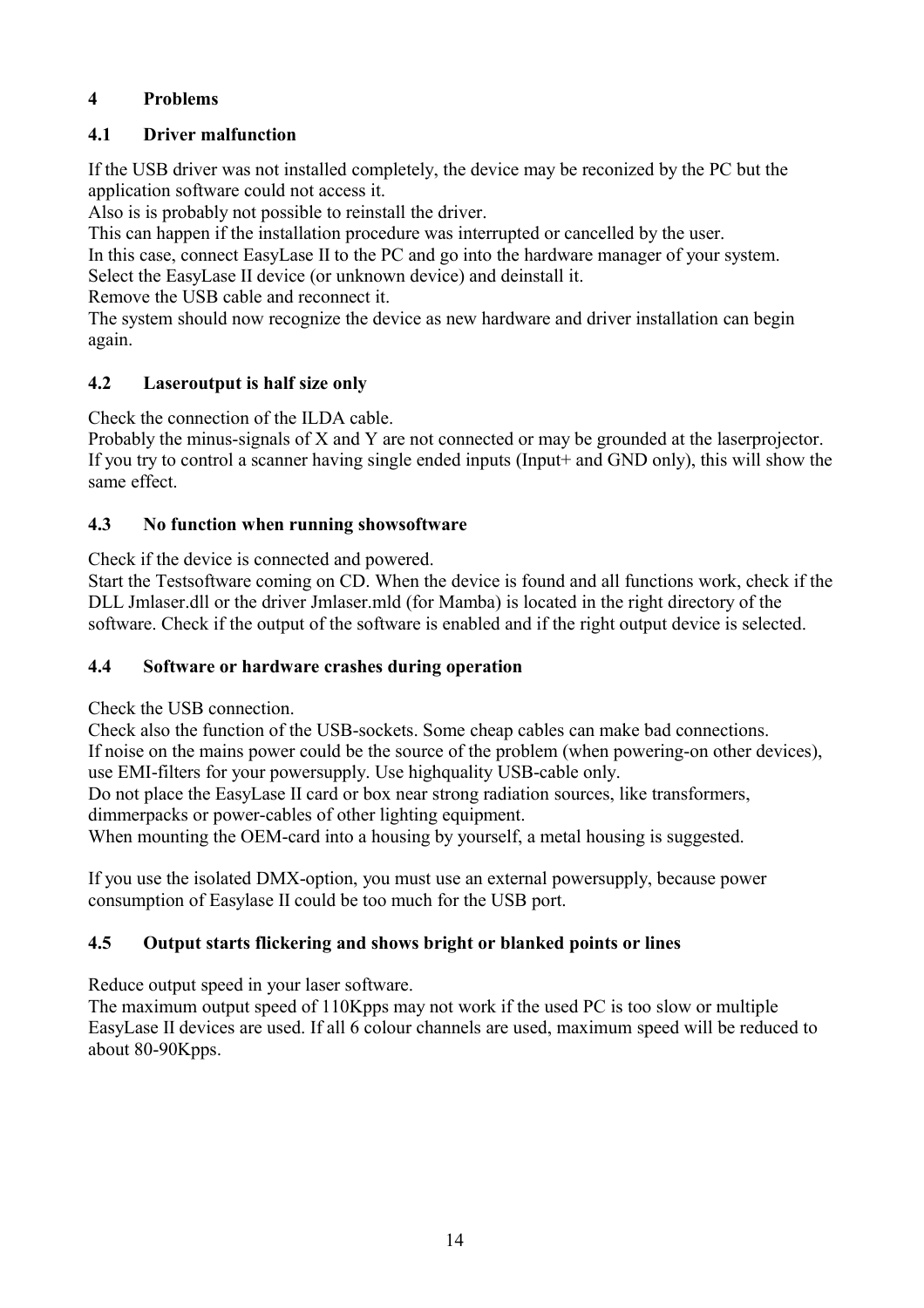# **5 Updating Firmware of EasyLase USB II**

Connect the device to USB port.

The device should be listed in the hardware manager as USB Laser Device 'EasyLase II':



By clicking the right mouse button to the entry 'EasyLase II' and then click on 'properties', the device information will be displayed. Here you can see the version information. Click the button 'Firmware Update' and you will be asked for a file.



Select the actual firmwarefile \*.fw2

If the version in the device is the same or newer than the one selected, an error message will be displayed and no update can be done. Otherwise, confirm the update question with 'OK'.



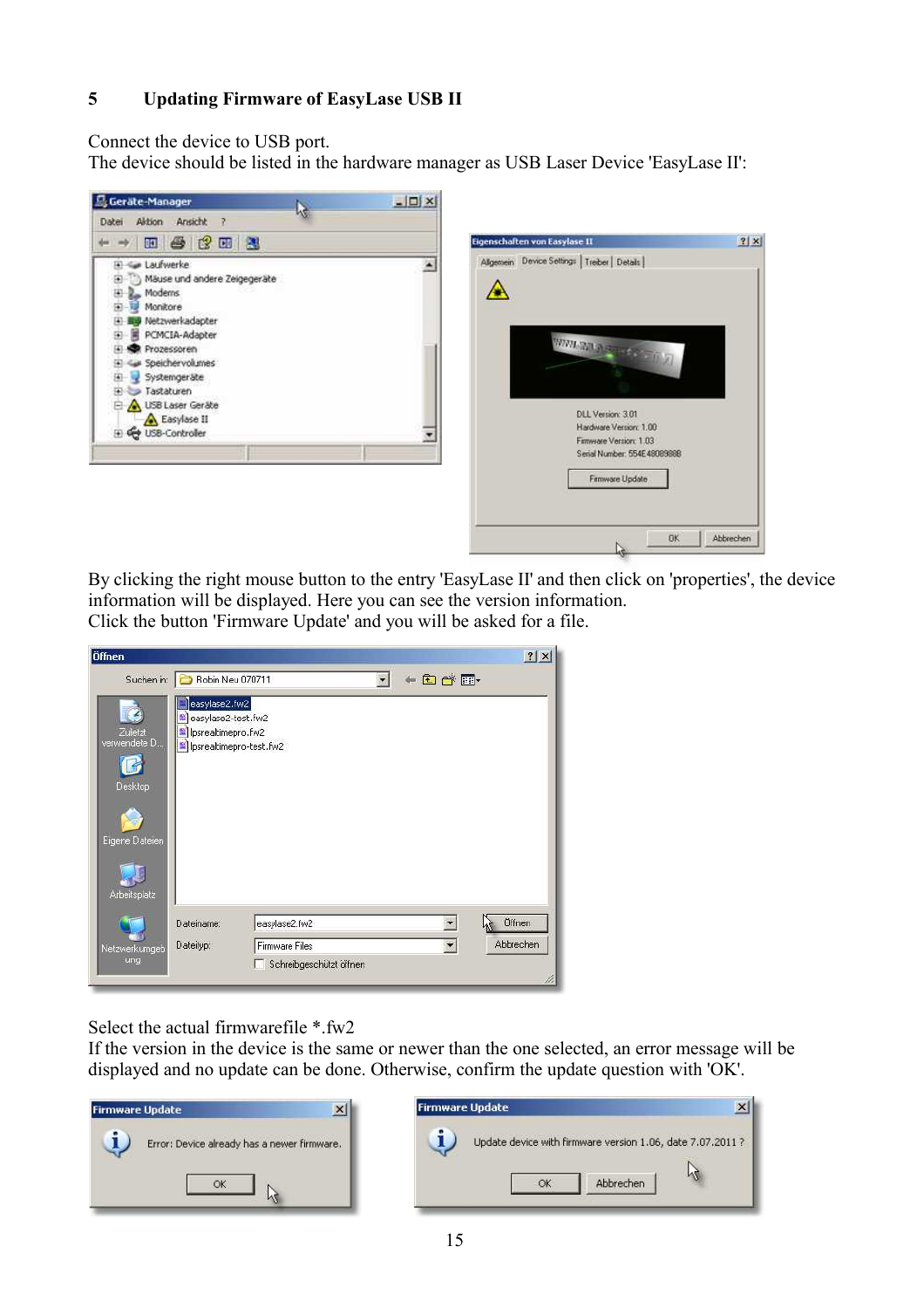The last message before starting the update must be confirmed.



# **Warning:**

**Never** unplug power or USB-connection during update procedure!

The device can be useless after interrupting a running update. This case can only be fixed by sending the device back to the factory!

The update procedure starts. Confirm by clicking 'OK' after update is finished.





After update, disconnect and reconnect the device from/to USB. This will restart the device and the new firmware will be active.

If there will be an error message during opening Device Settings, this could have 2 possible reasons: 1. Another application takes access to the card. Please close all other applications.

2. After updated the driver, the files "Jmutil.dll" or "Jmutil64.dll" in the system directory of Windows should be replaced by new ones manually.

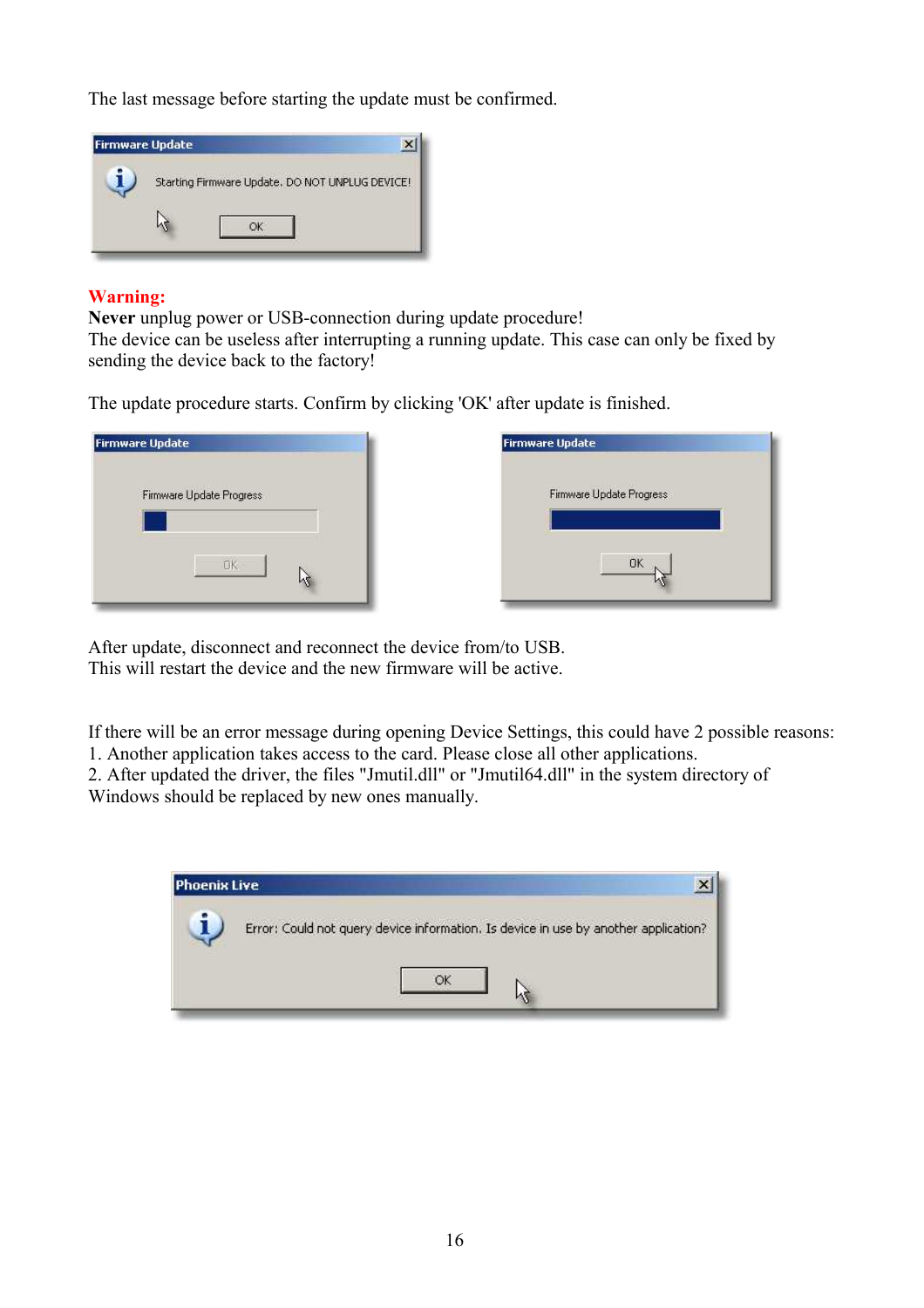

The DMX-connector panel with XLR-connectors must be connected to the 10pin "Expansion" connector of the Board (on the picture bottom right side). This must be done in that way, that the flatcable shows away from the main board.

Because there are different versions of the panel (normal, optoisolated), a bridge (red) on the mainboard must be placed or removed depending on the version.

#### **When using a normal (passive) panel, the bridge must be placed at the red marked position.**

**When using an optoisolated (active) panel, the bridge must be removed.**